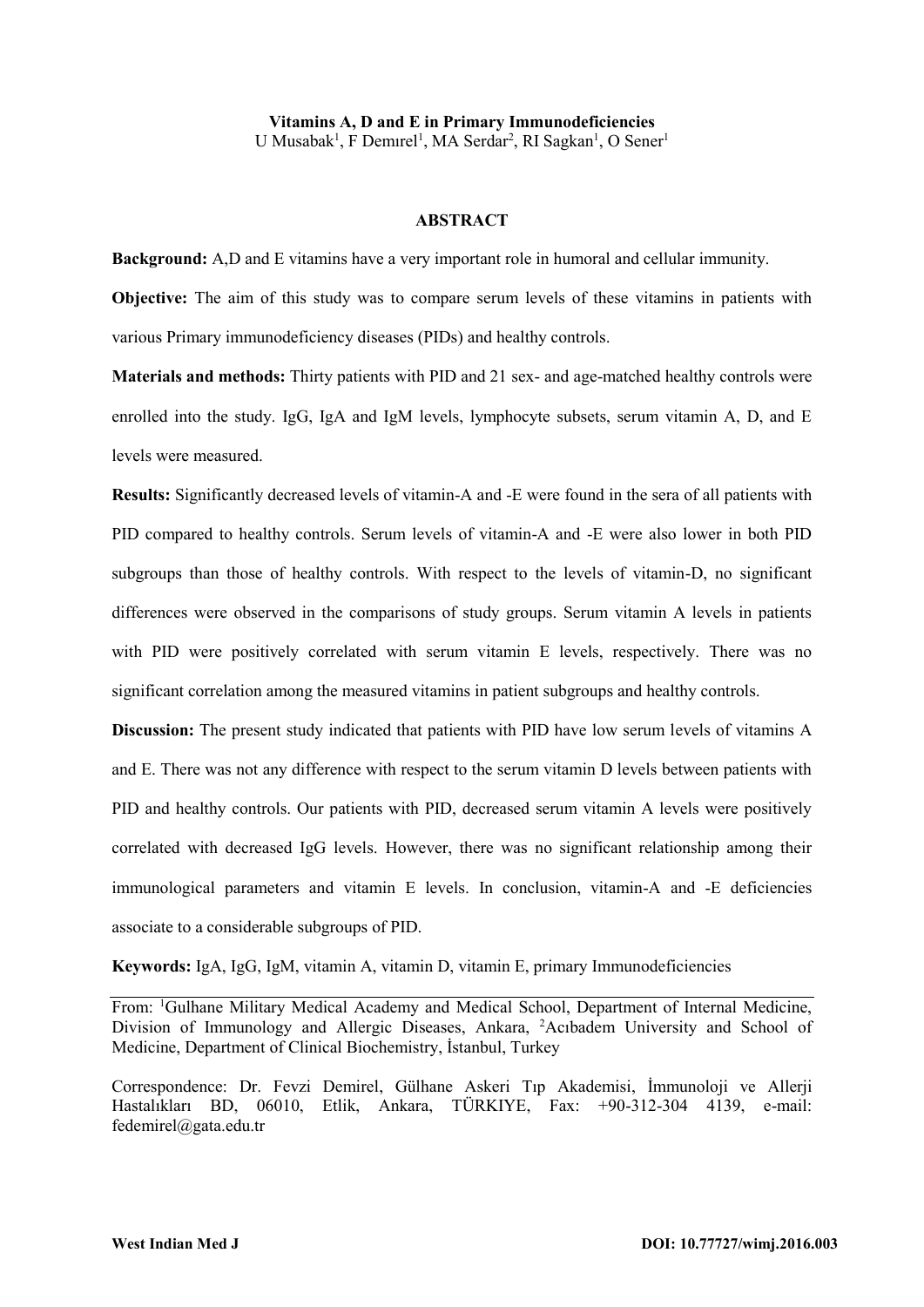# **INTRODUCTİON**

Primary immunodeficiency diseases (PIDs) are a genetically heterogenous group of disorders characterized by impaired distinct components of the innate and adaptive immune systems, such as neutrophils, macrophages, dendritic cells, complement proteins and natural killer cells, as well as T and B lymphocytes (1). Gastrointestinal tract disease is common in patients with PID who present with chronic diarrhea and malabsorption. Accordingly, the deficiency of fat soluble vitamins in PID can result from fat malabsorption. Likewise, the deficiencies of fat soluble vitamins A, D, and E were previously reported in certain PIDs, especially in patients with common variable ımmunodeficiency (CVID)(2-4). On the other hand, it is well known that these vitamins have a very important role in humoral and cellular immunity. Thus, the aim of this study was to compare serum levels of these vitamins in patients with various PIDs and healthy controls.

## **MATERİALS AND METHODS**

#### **Subjects**

Thirty patients with PID and 21 sex- and age-matched healthy controls were enrolled into the study. Clinical and immunological characteristics of patients with PID were shown in Table 1. None of patients with PID had rheumatic disease, cancer or liver dysfunction. The clinical diagnosis of PID was based on the ESID-PAGID criteria (5). Accordingly, patients were subdivided into two groups: those who had PID with predominantly antibody defects (16 CVID, 2 X-Linked (Bruton) Agammaglobulinemia XLA, 4 selective IgA deficiency [SIGAD], and 2 hyper-IgM syndrome [HIM]) and those who had PID associated with other major defects (4 chronic granulomatosis disease[CGD], 1 properdin deficiency [PD], 1 chronic mucocutaneous candidiasis CMCC). 18 patients with predominantly antibody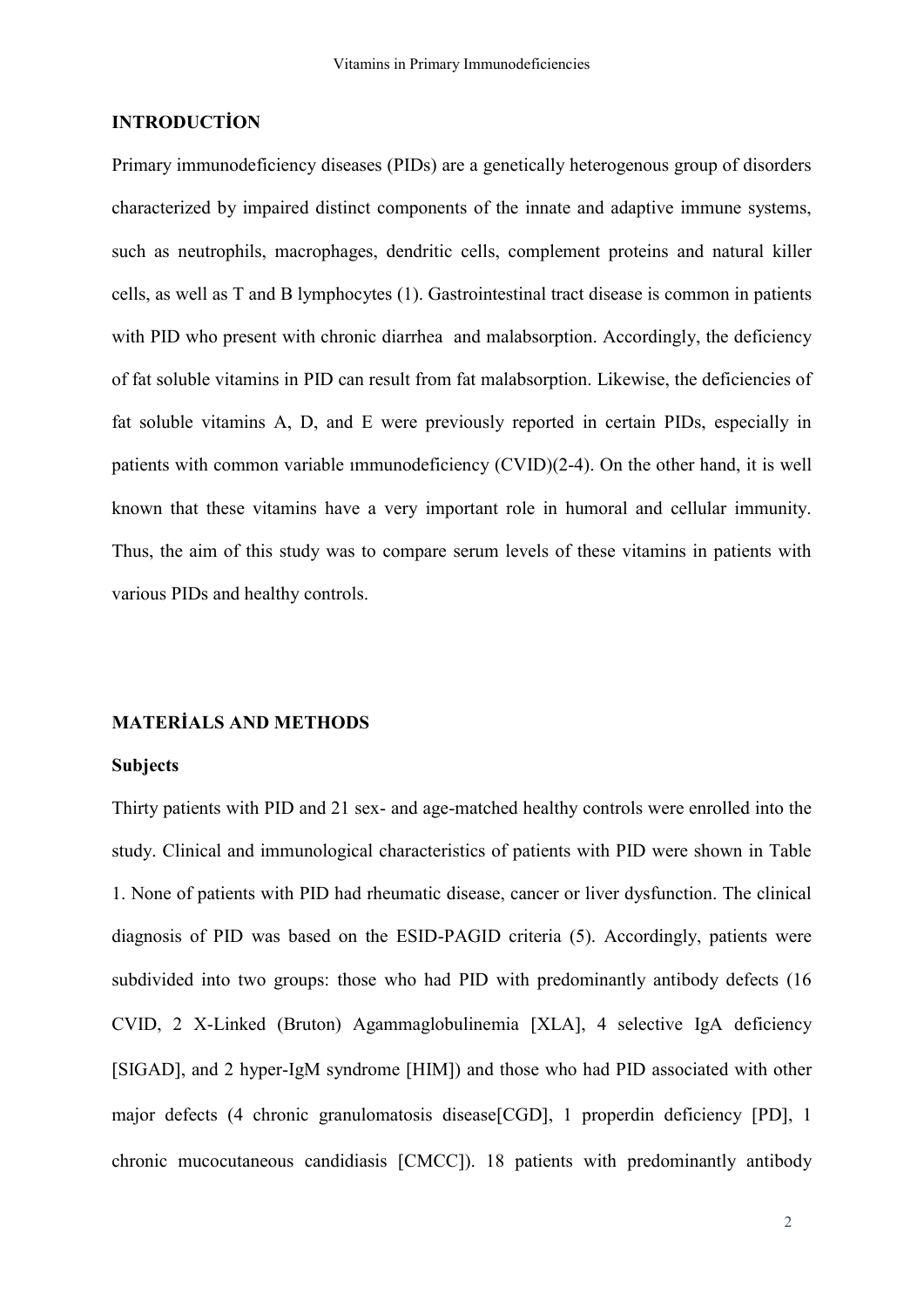defects had been under treatment with intravenous immunoglobulin (IVIG) at the time of hospital admission. All patients with PID and healthy controls were on standard diet. This study was conducted in conformity to the Helsinki Declaration and approved by our local research ethics committee. Ten millilitres of venous blood was drawn and centrifuged at 3000 r.p.m. for 30 minutes for the measurements of levels of immunoglobulins (IgG, IgA and IgM) and fat soluble vitamins  $(A, D, and E)$ . The specimens were stored at -20  $\degree$ C until analysis. For the determination of lymphocyte subsets, 4 ml of peripheral blood samples were drawn into tubes with acid citrate dextrose, and anlysed on the same day.

## **Laboratory Analyses**

IgG, IgA and IgM levels in the sera of patients with PID were measured by commercially available kits (antisera against IgG, IgA or IgM, respectively) and the BN II nephelometer (both Dade Behring GmbH, Marburg, Germany). Additionally, the six-color flow cytometry (FACS Canto, BD Biosciences, San Jose, CA) was used for determination of lymphocyte subsets in peripheral blood samples from patients with PID. For this purpose, monoclonal antibodies conjugated with a flourochrome were purchased from the same manufacturer.

Measurements of fat soluble vitamins

Serum vitamin A, D, and E levels were measured using an API 3200™ LC/MS/MS System (Applied Biosystems/MDS SCIEX, USA).

### **Statistics**

All statistical analyses were performed using SPSS (SPSS 11.5, SPSS Inc., Chicago, IL, USA) statistical package. The chi-square analysis was conducted to assess gender differences. The differences between two groups were evaluated by Independent Samples Test or Mann-Whitney U Test according to the normality of data distribution. Statistical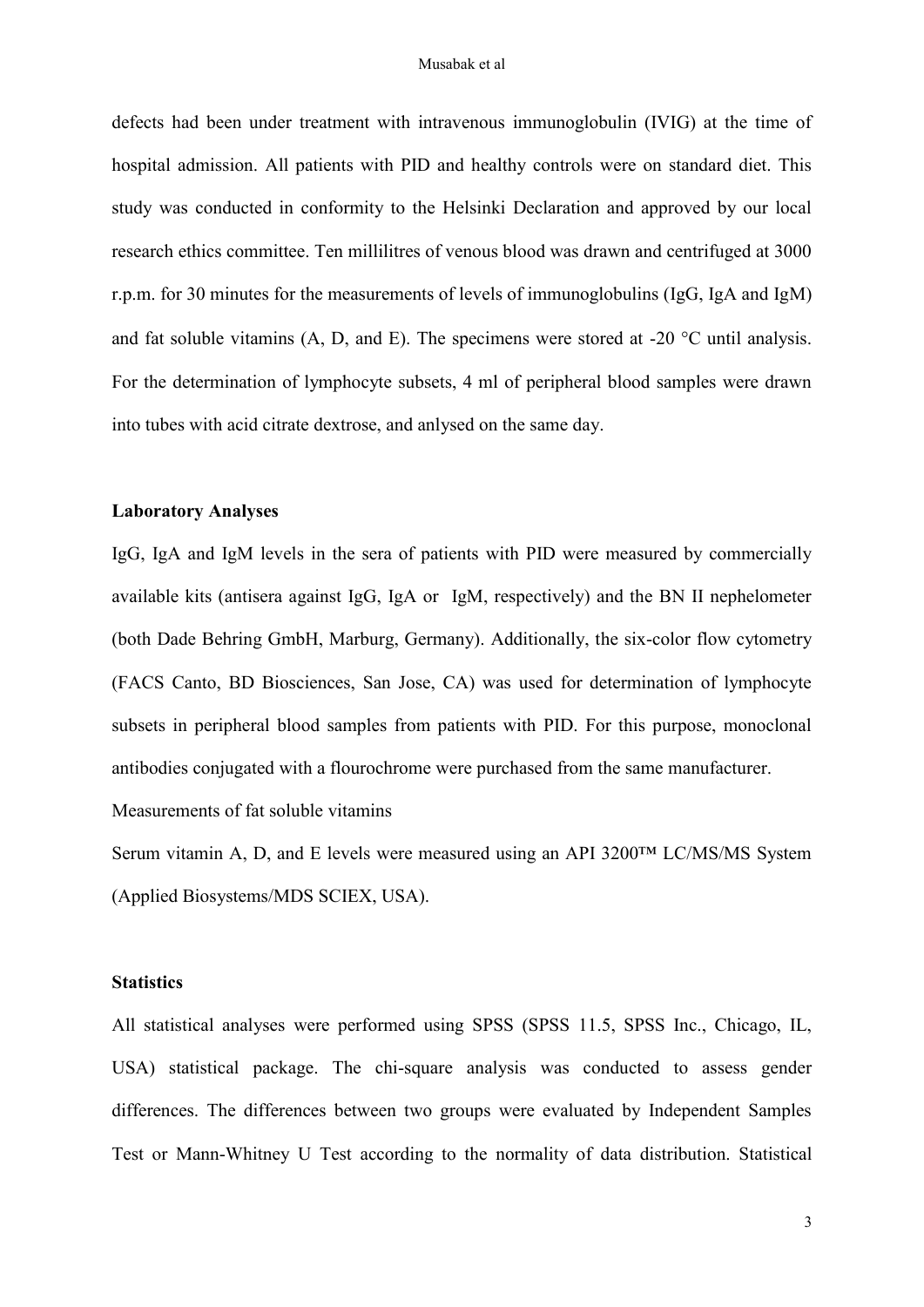comparisons were firstly performed between total patients and healthy controls with respect to vitamin A, D, E levels. Then, the levels of same parameters in patient subgroups were compared those of healthy controls. To investigate the relations among the variables, Spearman rank correlation test was used. P values less than or equal to 0.05 were considered to be statistically significant.

## **RESULTS**

Anthropometric parameters and serum levels of the fat soluble vitamins A, D and E in patients with PID and healthy controls were shown in Table 2. Serum total proteins and albumin levels in all patients with PID and healthy controls were not different from each other (data not shown). Significantly decreased levels of vitamin-A and -E were found in the sera of all patients with PID compared to healthy controls (Table 2; Figure 1a, 1b). Serum levels of vitamin-A and -E were also lower in both PID subgroups than those of healthy controls (Table 2 , Figure 2a, 2b). However, the levels of these vitamins in PID subgroups were not different from each other. With respect to the levels of vitamin-D, no significant differences were observed in the comparisons of study groups. Serum vitamin A levels in patients with PID were positively correlated with serum vitamin E (Figure 3a) and IgG (Figure 3b) levels, respectively. There was no significant correlation among the measured vitamins in patient subgroups and healthy controls.

# **DİSCUSSİON AND CONCLUSİON**

The present study indicated that patients with PID have low serum levels of vitamins A and E. We also found that these vitamins were positively correlated with each other within PID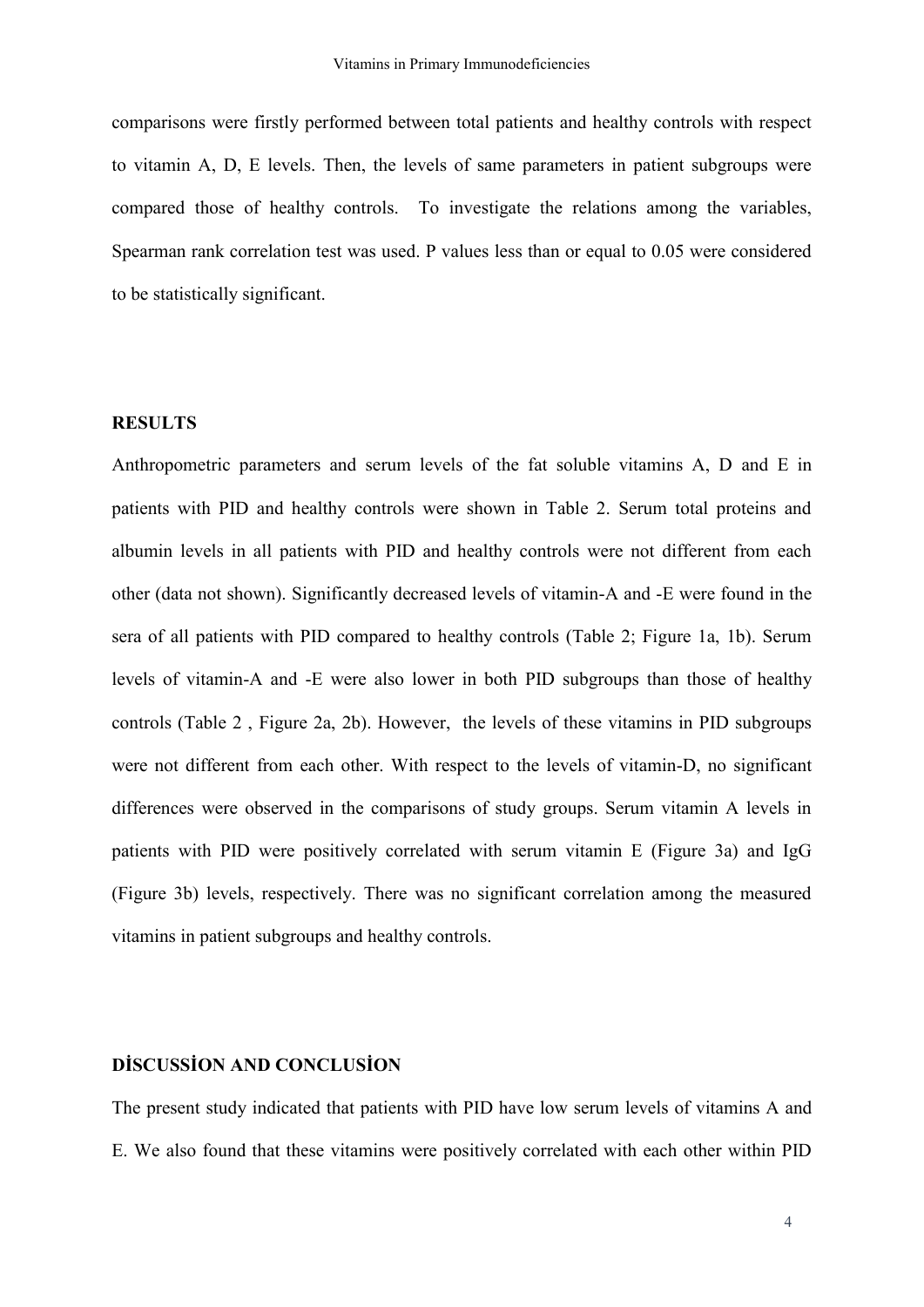patients. This findings are comparable to those of both Kilic et al.'s and Aukrust et al.'s studies (2,6). In their studies, serum vitamin A levels were found to be lower in CVID patients when compared with healthy controls. Additionally, Aslam et al. described two CVID patients who developed neurological disease because of vitamin E deficiency (4). In contrary, in Reichenbach et al.'s study, only slightly reduced (not significant) levels of retinol and  $\alpha$  tocoferol were measured in plasma samples from CVID patients as compared to healthy controls (7). In our study, there was not any difference with respect to the serum vitamin D levels between patients with PID and healthy controls. However, Ardeniz et al. reported 3 patients with CVID in whom vitamin D deficiency (3).

Low dietary intake, malabsorption and reduced levels of carrier proteins are several contributing factors for the development of vitamins A and E deficiencies (6) . Althouh our patients with PID did not presented any clinical or laboratory findings related to these factors, subclinic mucosal dysfunction might lead to vitamins A and E deficiencies. Likewise, in our patients with PID, lower levels of vitamins A and E and a positive correlation between these two vitamins support this hypothesis.

On the other hand, several reports shown that while vitamin A deficiency is associated with impaired antibody production, vitamin E deficiency is associated with impaired cell mediated immunity (8,9). Accordingly, in our patients with PID, decreased serum vitamin A levels were positively correlated with decreased IgG levels. However, there was no significant relationship among their immunological parameters and vitamin E levels.

In conclusion, vitamin-A and -E deficiencies associate to a considerable subgroups of PID. The deficiency of these fat-soluble vitamins may may play an important role in the development of immunodeficiency. In addition, the deficiencies of these vitamins may lead to further infections and worsening of immunodeficiency.

5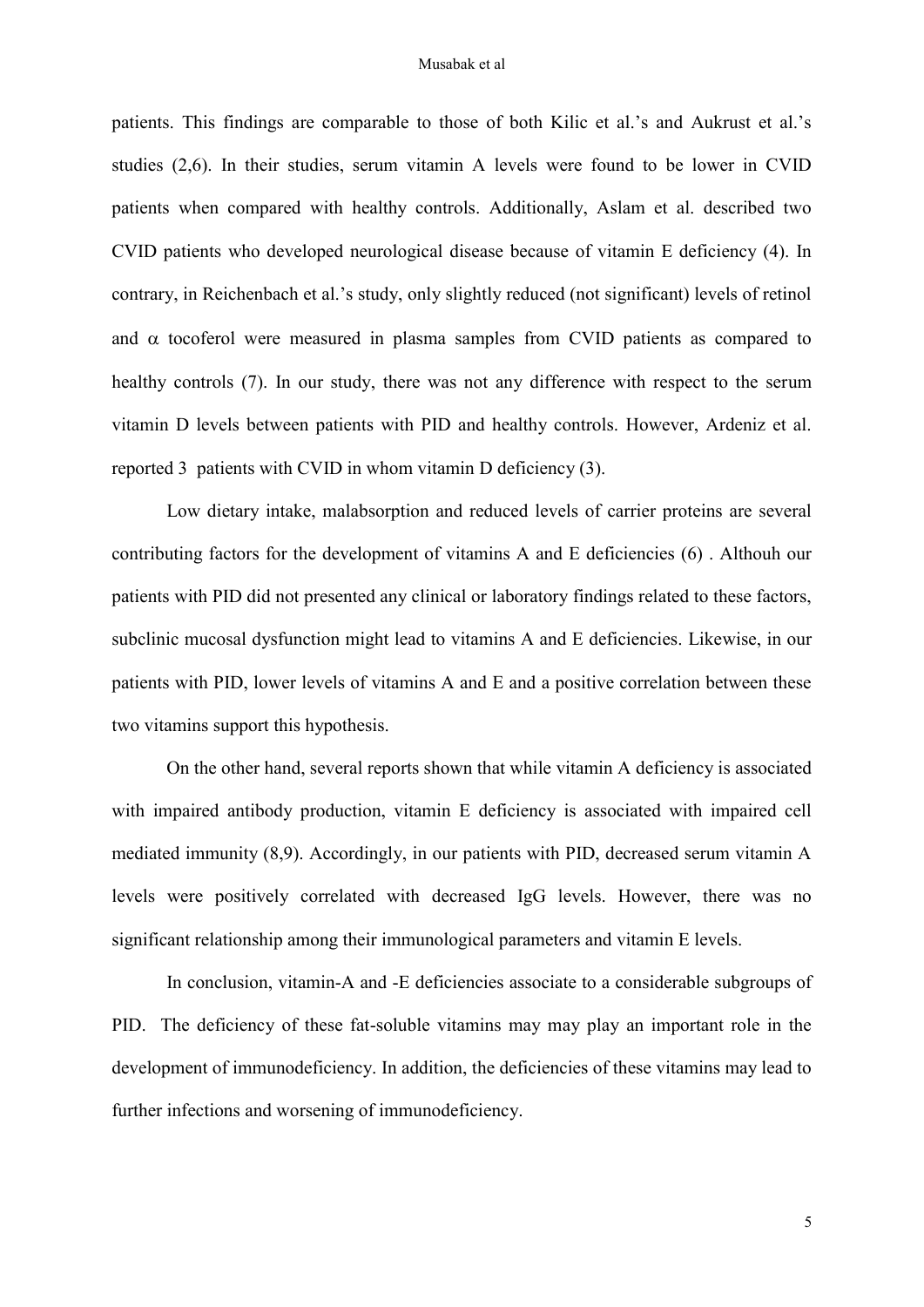Decleration of interest: The authors declare that there is no conflict of interest that could be perceived as prejudicing the impartiality of the research reported.

Funding statement: This case report did not receive any spesific grant from any funding agency in the public, commercial or not-for-profit sector. The authors did not receive any funding from any organization.

Patient consent: This study has been approved by the ethics committee of the hospital and has therefore been performed in accordance with the ethical standards laid down in the 1964 Declaration of Helsinki. In the text all persons gave their informed consent prior to their inclusion to the study.

Author contribution statement: This work was carried out in collaboration between all authors. Ugur Musabak was responsible for writting the manuscript, researching the discussion and reviewing and editing the manuscript and he did the statistical analysis; Fevzi Demirel wrote, reviewed and edited the manuscript; Muhittin Abdulkadir Serdar and Rahsan Ilikçi Sagkan helped in biochemical analyses; and Osman Sener is the senior author and was responsible for supervision, reviewing and editing the final manuscript. All authors read and approved the final manuscript.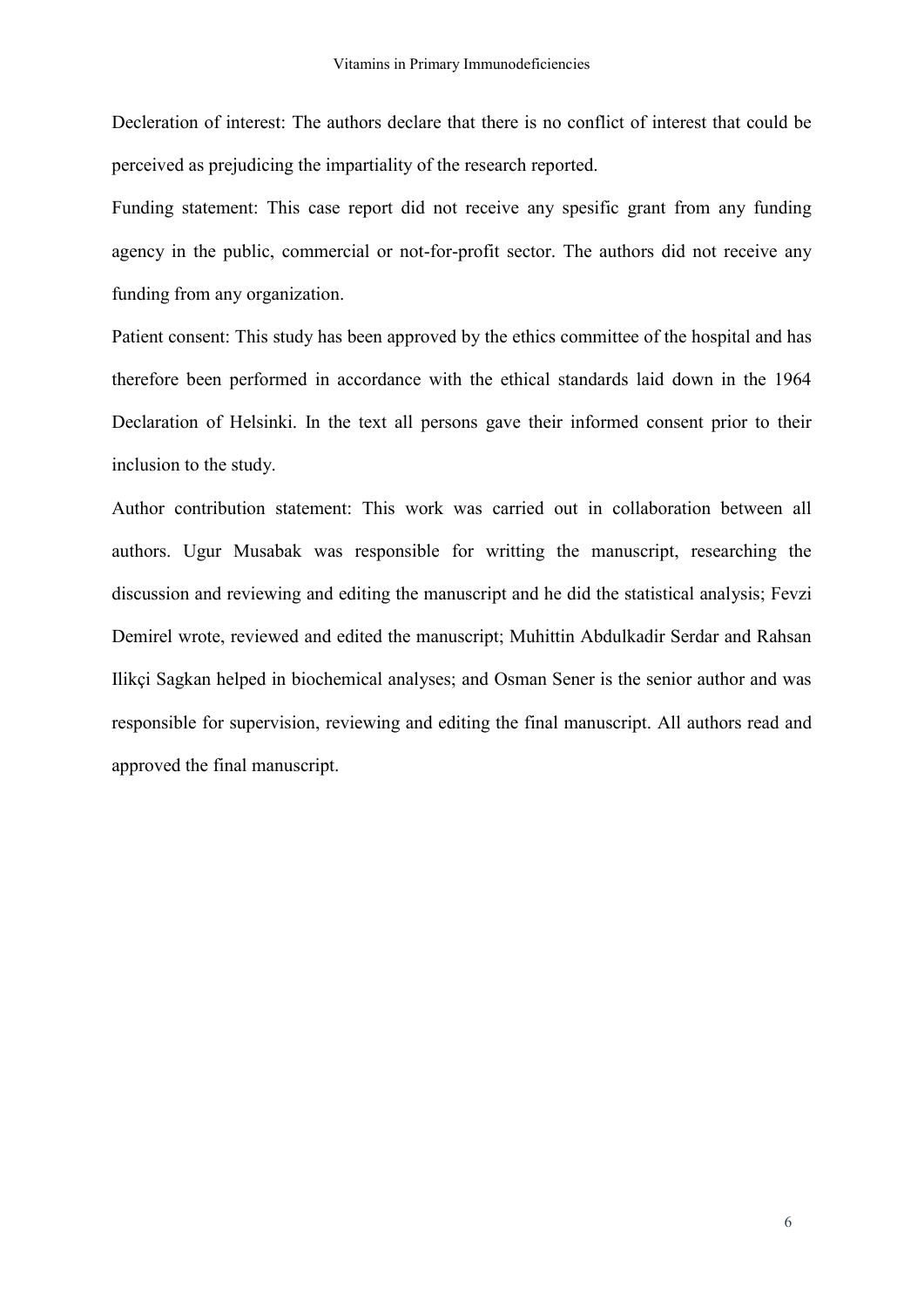### **REFERENCES**

- 1. Bonilla FA, Bernstein IL, Khan DA, et al. Practice parameter for the diagnosis and management of primary immunodeficiency. Ann Allergy Asthma Immunol 2005; 94: 1-63.
- 2. Kilic SS, Kezer EY, Ilcol YO, et al. Vitamin a deficiency in patients with common variable immunodeficiency. J Clin Immunol 2005; 25: 275-80.
- 3. Ardeniz O, Avci CB, Sin A, et al. Vitamin D deficiency in the absence of enteropathy in three cases with common variable immunodeficiency. Int Arch Allergy Immunol 2008; 147: 74-83.
- 4. Aslam A, Misbah SA, Talbot K, et al. Vitamin E deficiency induced neurological disease in common variable immunodeficiency: two cases and a review of the literature of vitamin E deficiency. Clin Immunol 2004; 112: 24-29.
- 5. Conley ME, Notarangelo LD, Etzioni A. Diagnostic criteria for primary immunodeficiencies. Representing PAGID (Pan-American Group for Immunodeficiency) and ESID (European Society for Immunodeficiencies). Clin Immunol 1999; 93: 190-97.
- 6. Aukrust P, Müller F, Ueland T, et al. Decreased vitamin A levels in common variable immunodeficiency: vitamin A supplementation in vivo enhances immunoglobulin production and downregulates inflammatory responses. Eur J Clin Invest 2000 Mar; 30(3): 252-9.
- 7. Reichenbach J, Schubert R, Schwan C, et al. Antioxidative capacity in patients with common variable immunodeficiency. J Clin Immunol 2000 May;20(3):221-6.
- 8. Ballow M, Wang W, Xiang S. Modulation of B-cell immunoglobulin synthesis by retinoic acid. Clin Immunol Immunopathol. 1996; 80: 73-81.
- 9. Ghalaut VS, Ghalaut PS, Kharb S, et al. Vitamin E in intestinal fat malabsorption. Ann Nutr Metab 1995; 39: 296-301.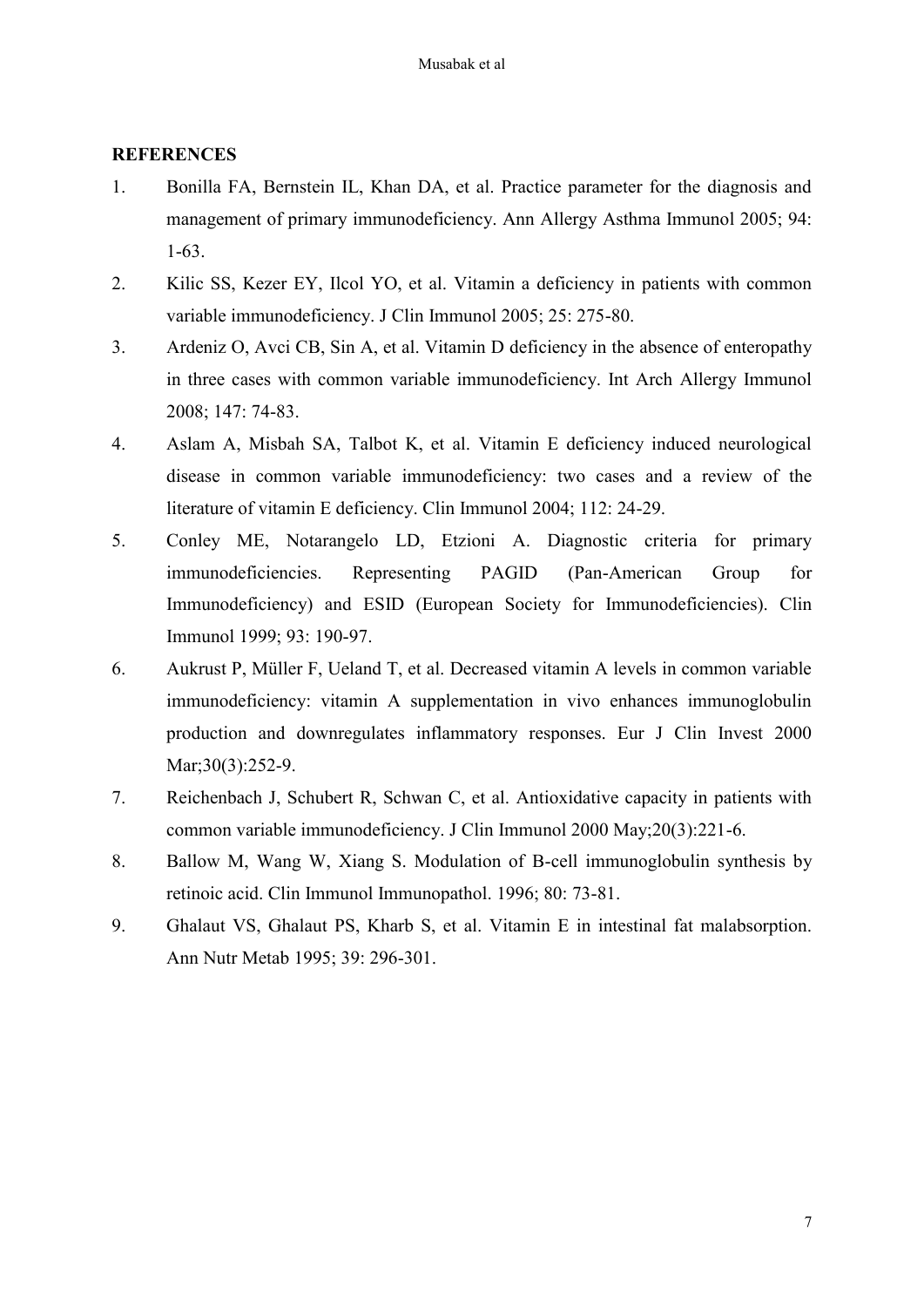|            |                  |        |                  | (g/l)<br>(g/l)        |                    | (g/l)            | $(\%)$<br>$(\%)$      | (%)            | (%)  |      | $(\%)$    | $(\%)$ |
|------------|------------------|--------|------------------|-----------------------|--------------------|------------------|-----------------------|----------------|------|------|-----------|--------|
| MÇ         | CGD              | $22\,$ | $\mathbf M$      | 9,9<br>7              | 1,58               | 0,45             | 58,3                  | 33,6           | 15,4 | 8,3  | 94,7      | 3,4    |
| GK         | <b>CVID</b>      | 21     | M                | 7,1<br>6              | $<$ 0,<br>25       | 0,17             | 84,9                  | 49,1           | 32,4 | 1,2  | 93,9      | 2,9    |
| <b>MA</b>  | <b>CVID</b>      | 25     | M                | 5,4<br>9              | $<$ 0,<br>25       | $\leq 0$ ,<br>16 | 89,5                  | 51,8           | 34,6 | 2,1  | 99,8      | 12,6   |
| <b>YB</b>  | <b>CVID</b>      | 39     | M                | 5,9                   | $<$ 0,             | $<$ 0,           | 44,3                  | 24,7           | 19,8 | 13,5 | 83        | 8,3    |
| GÖ         | <b>SIGA</b><br>D | 22     | M                | 8<br>12,<br>4         | 25<br>$<$ 0,<br>25 | 16<br>0,49       | 62,1                  | 32,3           | 29,2 | 5,2  | 88        | 3,3    |
| AK         | <b>CVID</b>      | 20     | $\boldsymbol{F}$ | 2,9<br>8              | $<$ 0,<br>25       | $<$ 0,<br>16     | 55,2                  | 17,8           | 33,5 | 5,9  | 94,6      | 17,3   |
| <b>ME</b>  | <b>CVID</b>      | 29     | M                | 7,5                   | $<$ 0,<br>25       | 0,46             | 61,6                  | 28,8           | 28,4 | 6,7  | 99,8      | 8,9    |
| ET         | <b>HIM</b>       | 24     | M                | 0,5<br>6              | $<$ 0,<br>25       | 5,14             | 78,5                  | 29,5           | 40,8 | 8,4  | 100       | 7,7    |
| ÖS         | <b>CVID</b>      | 23     | M                | 1,4<br>6              | $<$ 0,<br>25       | $\leq 0$ ,<br>16 | 95,6                  | 23,6           | 70,4 | 1,1  | 98,9      | 7,9    |
| ÖÖ         | <b>SIGA</b><br>D | 23     | M                | 7,4<br>6              | $<$ 0,<br>25       | 0,68             | 58,7                  | 19,1           | 34,8 | 7,1  | 98,1      | 11,2   |
| YK         | <b>HIM</b>       | 26     | M                | 1,1<br>1              | $<$ 0,<br>25       | 8,11             | 67,7                  | 34,3           | 31,2 | 11,7 | 92,0<br>2 | 2,8    |
| AÇ         | <b>CVID</b>      | 21     | M                | 4,8<br>3              | $<$ 0,<br>25       | $<$ 0,<br>16     | 75,9                  | 27,7           | 40,6 | 3,9  | 96        | 4,4    |
| EB         | <b>CGD</b>       | 20     | M                | 17,<br>$\overline{4}$ | 0,72               | 1,33             | 60,4                  | 25,3           | 27,7 | 7,1  | 85,9      | 7,3    |
| <b>RT</b>  | <b>CVID</b>      | 19     | M                | 12,<br>6              | 4,33               | 2,04             | 74,6                  | 40,3           | 23,2 | 6,1  | 95        | 4,9    |
| ET         | <b>CVID</b>      | 19     | $\boldsymbol{F}$ | 5,6<br>7 <sup>7</sup> | $<$ 0,<br>25       | $< 0$ .<br>16    | 94,5                  | 41,6           | 45,5 | 1,5  | 99,2      | 15,6   |
| SY         | <b>CVID</b>      | 22     | M                | 4,6<br>2              | 0,38               | $<$ 0,<br>16     |                       | 72,3 33,4 36,4 |      | 3,2  | 91        | 9,3    |
| TK         | <b>SIGA</b><br>D | 24     | M                | 9,4<br>5              | $<$ 0,<br>25       | 0,42             |                       | 66,8 35,3      | 27,6 | 10,4 | 99,5      | 6,6    |
| DÇ         | <b>XLA</b>       | 27     | M                | 11,<br>2              | $<$ 0,<br>25       | 1,77             | 80,4 22,6             |                | 56,7 | 0,3  | 86,1      | 6,8    |
| ${\bf SY}$ | <b>SIGA</b><br>D | 21     | M                | 10,<br>9              | $<$ 0,<br>25       | 0,41             | 64,3                  | 27,2           | 33,2 | 7,1  | 89        | 14,4   |
| <b>OA</b>  | PD               | 22     | M                | 8,4<br>2              | 1,67               | 0,72             | 73                    | 37             | 34,5 | 5,2  | 84        | 3,5    |
| İА         | CMCC 23          |        | M                | 15,<br>5              |                    |                  | $1,56$ 0,42 51,5 26,4 |                | 19,9 | 9,2  | 73,5      | 5,2    |

Table 1. Clinical and immunological characteristics of patients with PID.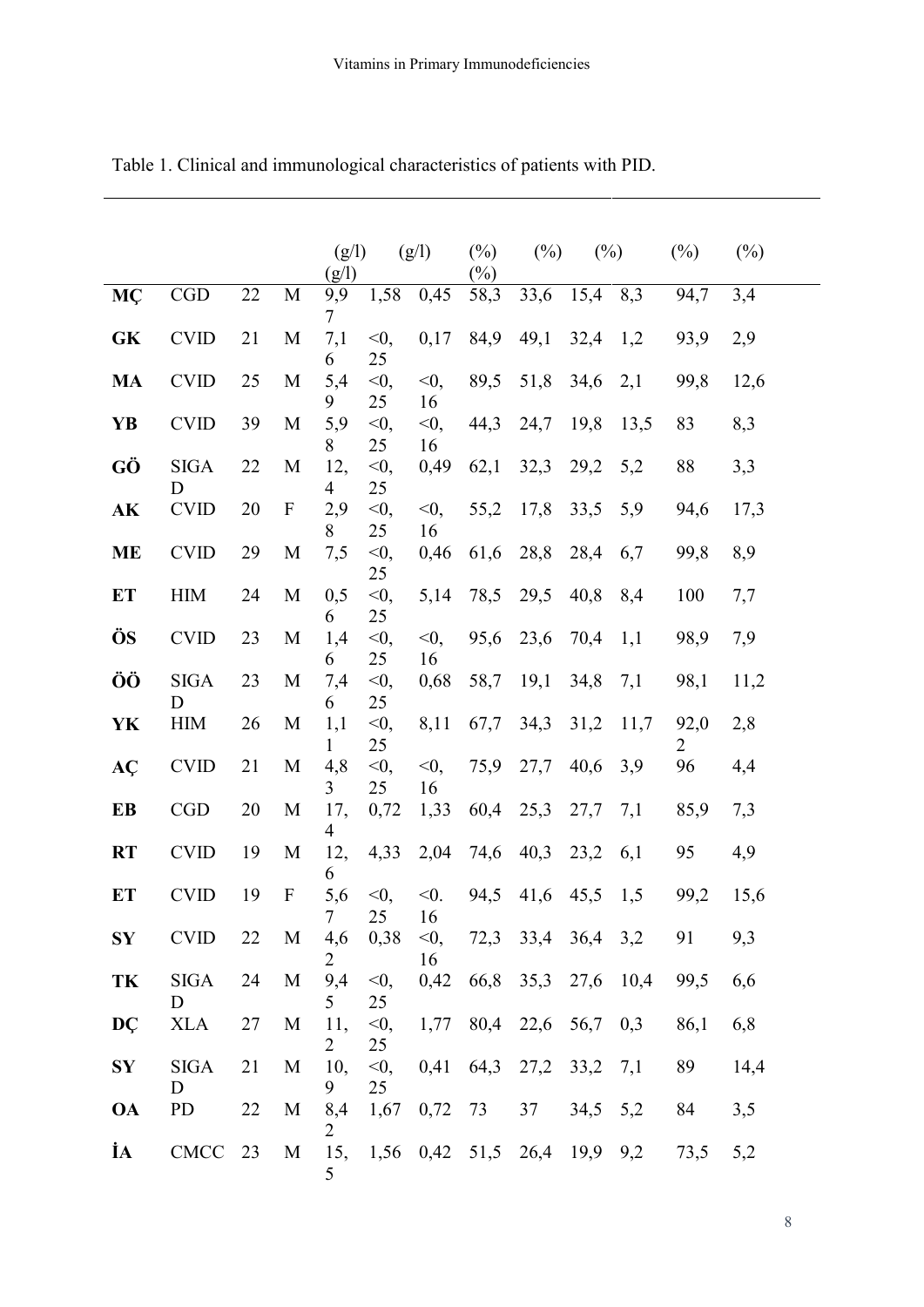| <b>MM</b><br>Ô | <b>CGD</b>  | 31 | M            | 6,8<br>2            | $\leq 0$ ,<br>25 | $<$ 0.<br>16     | 79,4             | 23,1 | 51,6 10,8           |      | 94,8 | 2,9  |
|----------------|-------------|----|--------------|---------------------|------------------|------------------|------------------|------|---------------------|------|------|------|
| ED             | <b>XLA</b>  | 28 | M            | 0,4                 | $< 0$ ,<br>25    | $< 0$ ,<br>16    | 50               | 18,4 | $30,3$ 0.2          |      | 75,5 | 5,9  |
| TE             | <b>CVID</b> | 27 | $\mathbf{F}$ | 1,4<br>6            | < 0.<br>25       | $\leq 0$ ,<br>16 | 94,5 20          |      | 60,8 2,3            |      | 100  | 22,6 |
| KÇ             | <b>CVID</b> | 21 | $\mathbf M$  | 5,0<br>5            | $< 0$ .<br>25    | $<$ 0.<br>16     |                  |      | 72,1 25,5 43,8 12,5 |      | 96,3 | 5,5  |
| <b>YED</b>     | <b>CVID</b> | 21 | M            | 1,5<br>$\mathbf{3}$ | $< 0$ ,<br>25    | 0,18             |                  |      | 72,7 17,3 49,9 7,5  |      | 93,4 | 18,2 |
| <b>NK</b>      | <b>CGD</b>  | 20 | M            | 9,4                 | 0,82             | 2,09             |                  |      | 76,5 48,3 28,2 10,2 |      | 94.9 | 4.9  |
| <b>RB</b>      | <b>CVID</b> | 33 | M            | 7,7                 | 0,47             | 0,25             | 60,9             | 28,5 | 36,8                | 10,8 | 94,5 | 19,1 |
| ET             | <b>CVID</b> | 28 | M            | 2,9<br>7            | 0,57             | 0,49             | 78,6             | 34   | 29,8                | 0,4  | 88,4 | 6,1  |
| <b>NY</b>      | <b>CVID</b> | 28 | M            | 5,5<br>4            | $\leq 0$<br>25   |                  | $0,22$ 56,6 28,8 |      | 26,8 19,1           |      | 84,3 | 5,3  |

Abbreviations: PID: primary immunodeficiency disease, Chronic Granulomatous Disease: CGD, Common Variable İmmunodeficiency: CVID, Selective IgA Deficiency: SIGAD, Hyper-IgM Syndromes: HIM, X-Linked (Bruton) Agammaglobulinemia: XLA, Properdin Deficiency: PD, Chronic Mucocutaneous Candidiasis: CMCC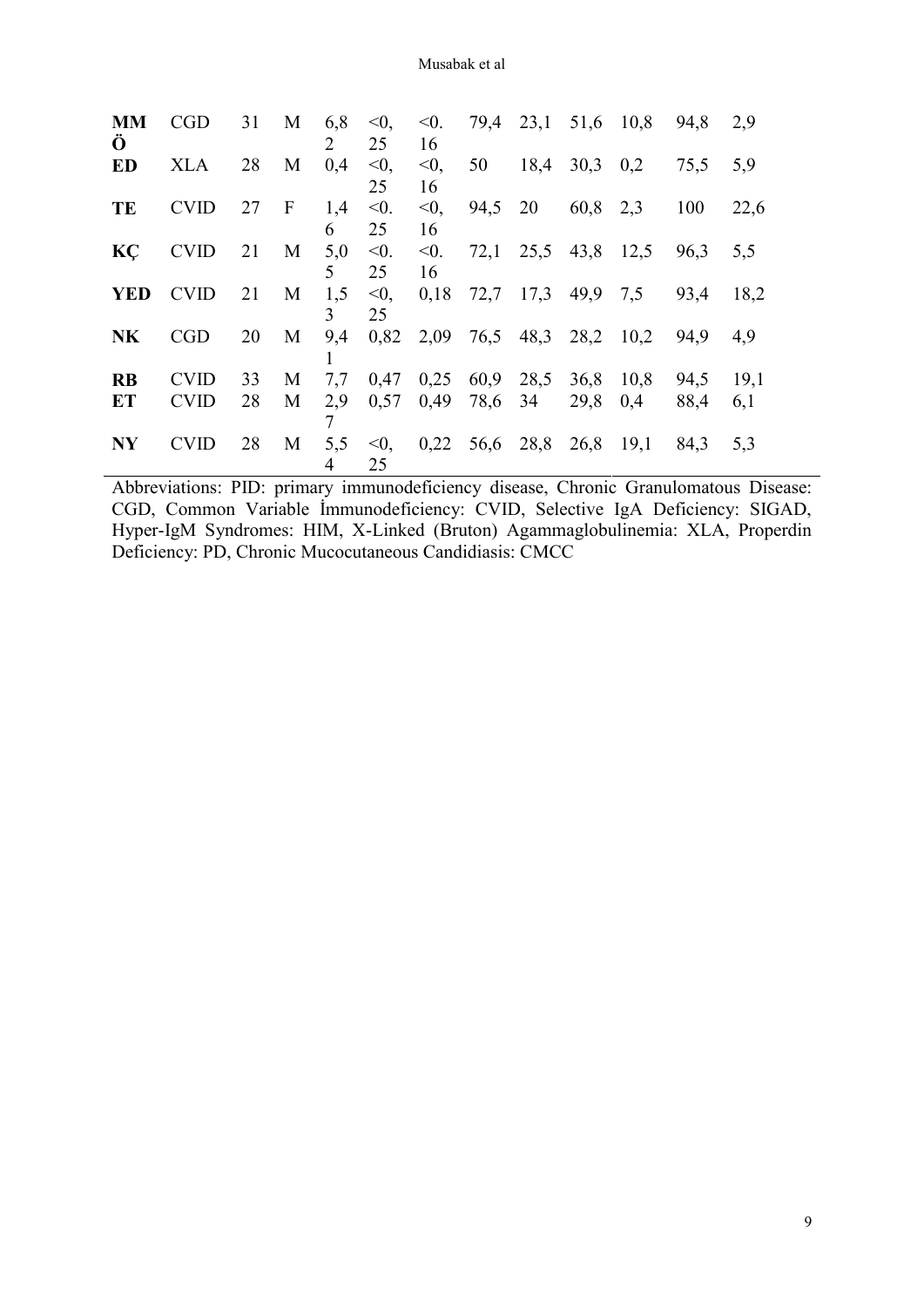|                      |                                             |                                             | <b>Patient Subgroups *</b>                  |                                             |  |  |  |
|----------------------|---------------------------------------------|---------------------------------------------|---------------------------------------------|---------------------------------------------|--|--|--|
|                      | <b>Healthy</b><br><b>Controls</b>           | <b>Total patients</b><br>with PID           | Predominantly<br>Antibody<br>Defects*       | Other Major<br>Defects**                    |  |  |  |
|                      |                                             |                                             |                                             |                                             |  |  |  |
|                      | $n = 21$                                    | $n = 30$                                    | $n = 24$                                    | $n = 6$                                     |  |  |  |
| Age                  | $23.4 \pm 3.1$<br>$(19 - 31, 23)$           | $24.3 \pm 4.5$<br>$(19 - 39, 23)$           | $24.2 \pm 4.7$<br>$(19 - 39, 23)$           | $24.5 \pm 4.3$<br>$(20 - 31, 23.5)$         |  |  |  |
| Sex (female/male)    | 2/19                                        | 3/27                                        | 3/21                                        | 0/6                                         |  |  |  |
| Vitamin A (mg/l)     | $0.54 \pm 0.18$<br>$(0.21 - 1.09,$<br>0.56) | $0.38 \pm 0.14$<br>$(0.18 - 0.76,$<br>0.34) | $0.37 \pm 0.15$<br>$(0.18 - 0.76,$<br>0.32) | $0.40 \pm 0.09$<br>$(0.31 - 0.55,$<br>0.40) |  |  |  |
| Vitamin $D(\mu g/I)$ | $35.9 \pm 17.6$<br>$(5.2 - 58.0,$<br>33.8)  | $45.0 \pm 20.9$<br>$(7.9 - 79.5,$<br>42.8)  | $43.3 \pm 21.3$<br>$(7.9 - 75.0,$<br>42.8)  | $51.4 \pm 19.7$<br>$(29.0 - 79.5,$<br>48.5) |  |  |  |
| Vitamin $E$ (mg/l)   | $13.6 \pm 2.1$<br>$(8.7 - 17.8,$<br>13.2)   | $11.8 \pm 2.7$<br>$(6.4 - 17.7,$<br>11.4)   | $11.9 \pm 2.8$<br>$(6.4 - 17.7, 11.8)$      | $11.0 \pm 2.2$<br>$(8.2 - 13.7,$<br>10.7)   |  |  |  |

Table 2. Anthropometric parameters and serum levels of the fat soluble vitamins A, D and E in patients with PID and healthy controls.

Values are given as "mean  $\pm$  standard deviation" and "minimum-maximum and median" notations. \* 16 of CVID, 2 of XLA, 4 of SIGAD, and 2 of HIM syndrome) and \*\* 3 of CGD, 1 of PD, 1 of CMCC.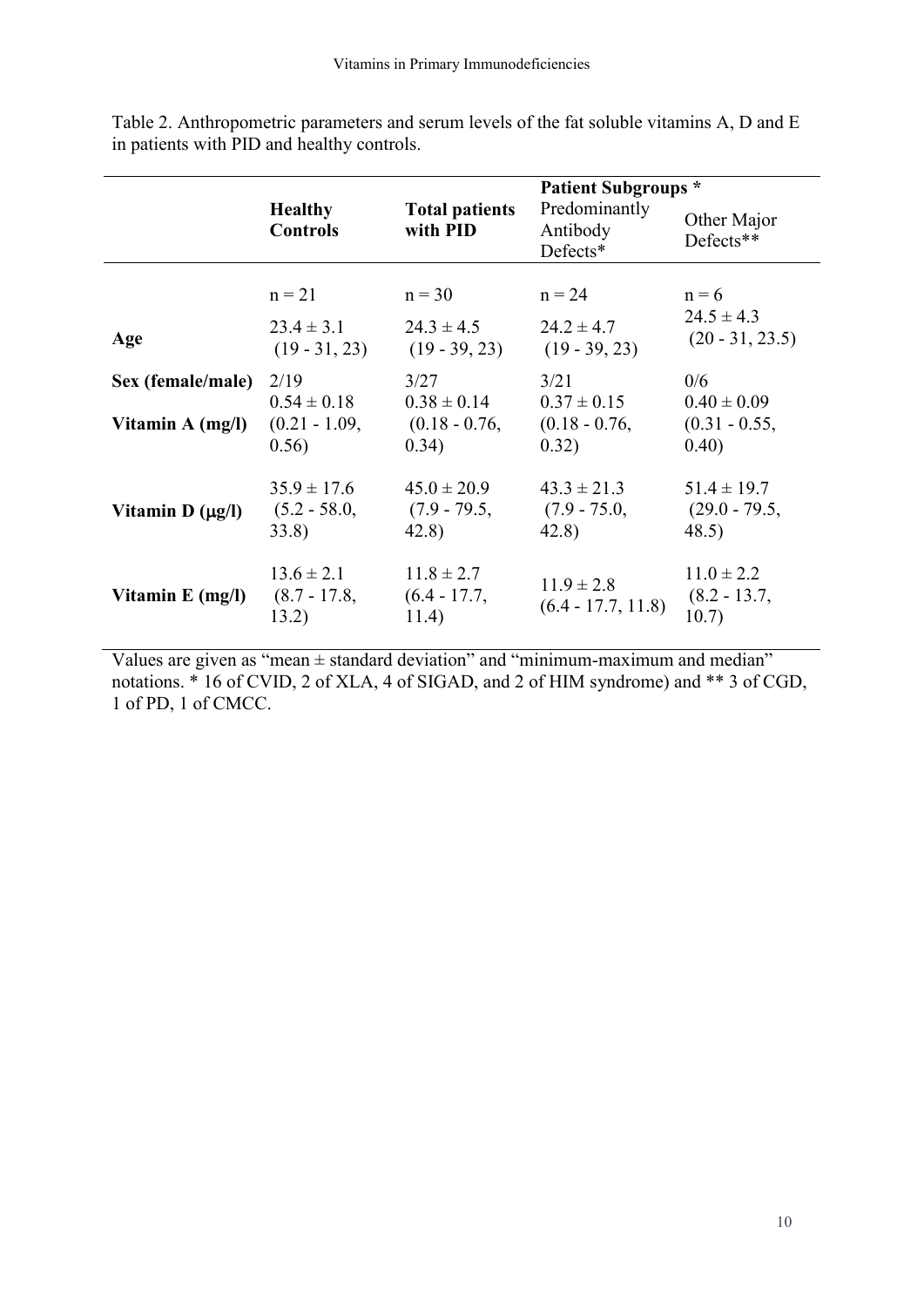

Fig 1: The comparisons of vitamin A (a) and vitamin E (b) levels of patients with PID and healthy controls. The bars represent Arithmetic Mean  $\pm$  Standard Deviation. P values were indicated above the bars or the boxes when a level of significance less than or equal to 0.05 was reached in comparisons of study groups.



Fig 2: The comparisons of vitamin A (a) and vitamin E (b) levels of patients with PID and healthy controls. The boxes show the ranges of 1 st and 3 rd quartiles, and the medians. Circles and asterisks respectively represent extreme values and outliers in box plots. p values were indicated above the bars or the boxes when a level of significance less than or equal to 0.05 was reached in comparisons of study groups.